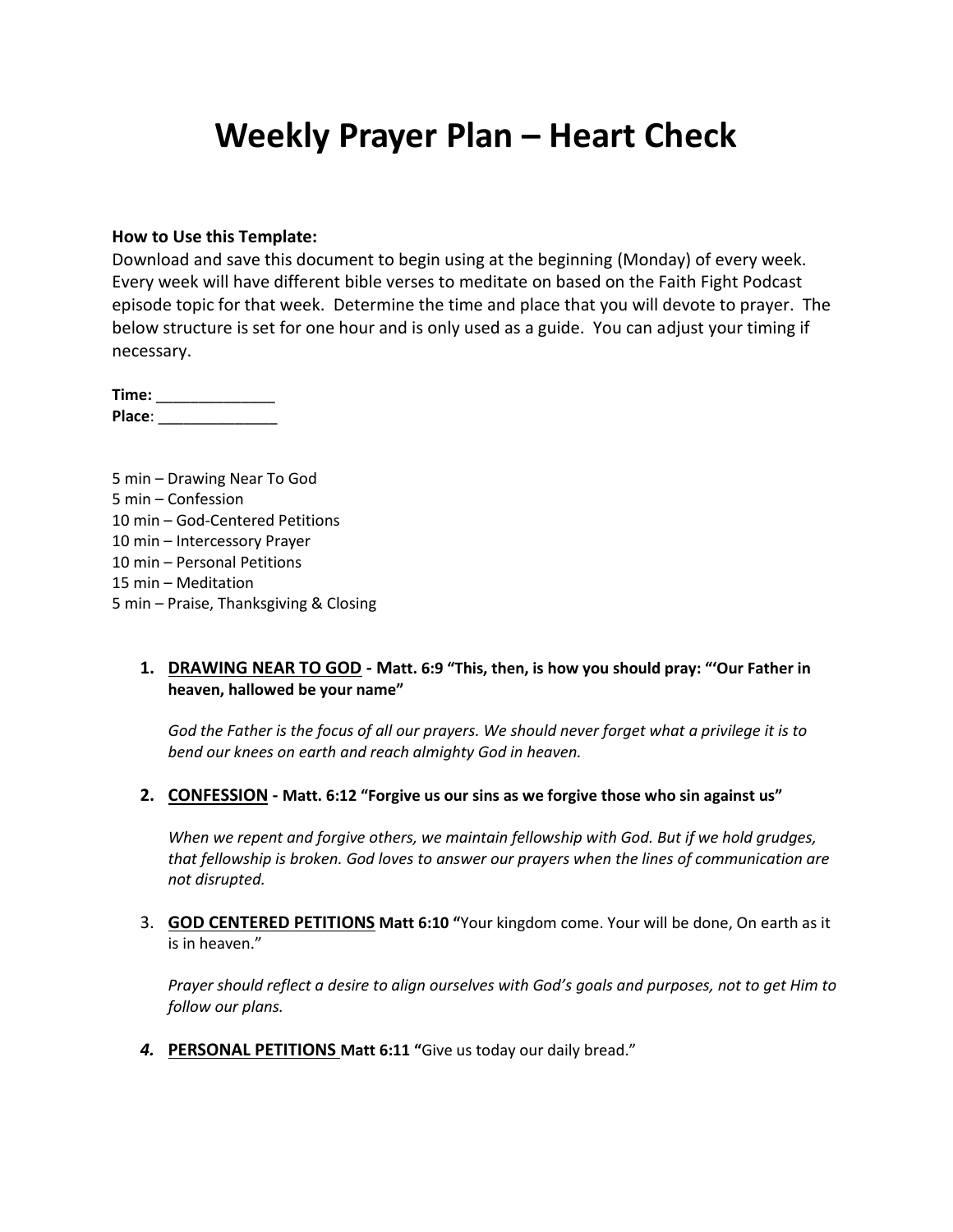*We are dependent upon the Lord for our needs and He wants us to come to Him with our requests.*

5. **MEDITATION Joshua 1:8** "Keep this Book of the Law always on your lips; meditate on it day and night, so that you may be careful to do everything written in it. Then you will be prosperous and successful."

*Meditation is thinking about the word of God to understand what it means in the context of the scripture and how it can apply to your life today. The Word of God is powerful enough to still be relevant in your life today even though it was written thousands of years ago.*

#### **Read through the scripture passages for today as listed below:**

Meditational Verses Monday: Hebrews 5:11-14 Tuesday: John 21:1-25 Wednesday: Galatians 5:16-26 Thursday: Matthew 6:19-34 Friday: Romans 12:1-2 Saturday: 2 Timothy 2:15-26 Sunday: Ephesians 4:25-27

**Once you have read the scripture for today, write down your answer to the questions below or any other insight/revelation that you receive in your prayer journal.** 

- 1. Is there a promise to claim?
- 2. Is there a lesson to learn?
- 3. Is there a blessing to enjoy?
- 4. Is there a command to obey?
- 5. Is there a sin to avoid?
- 6. Is there a new thought to carry with me?
- **6. PRAISE & THANKSGIVING 1 John 5:14-15** "This is the confidence we have in approaching God: that if we ask anything according to his will, he hears us. And if we know that he hears us whatever we ask—we know that we have what we asked of him."

We can end our prayer time with confidence that God has heard our prayer and will *answer in His perfect timing. Demonstrate your faith in Him by showing thanks before you see the answer to your prayers.*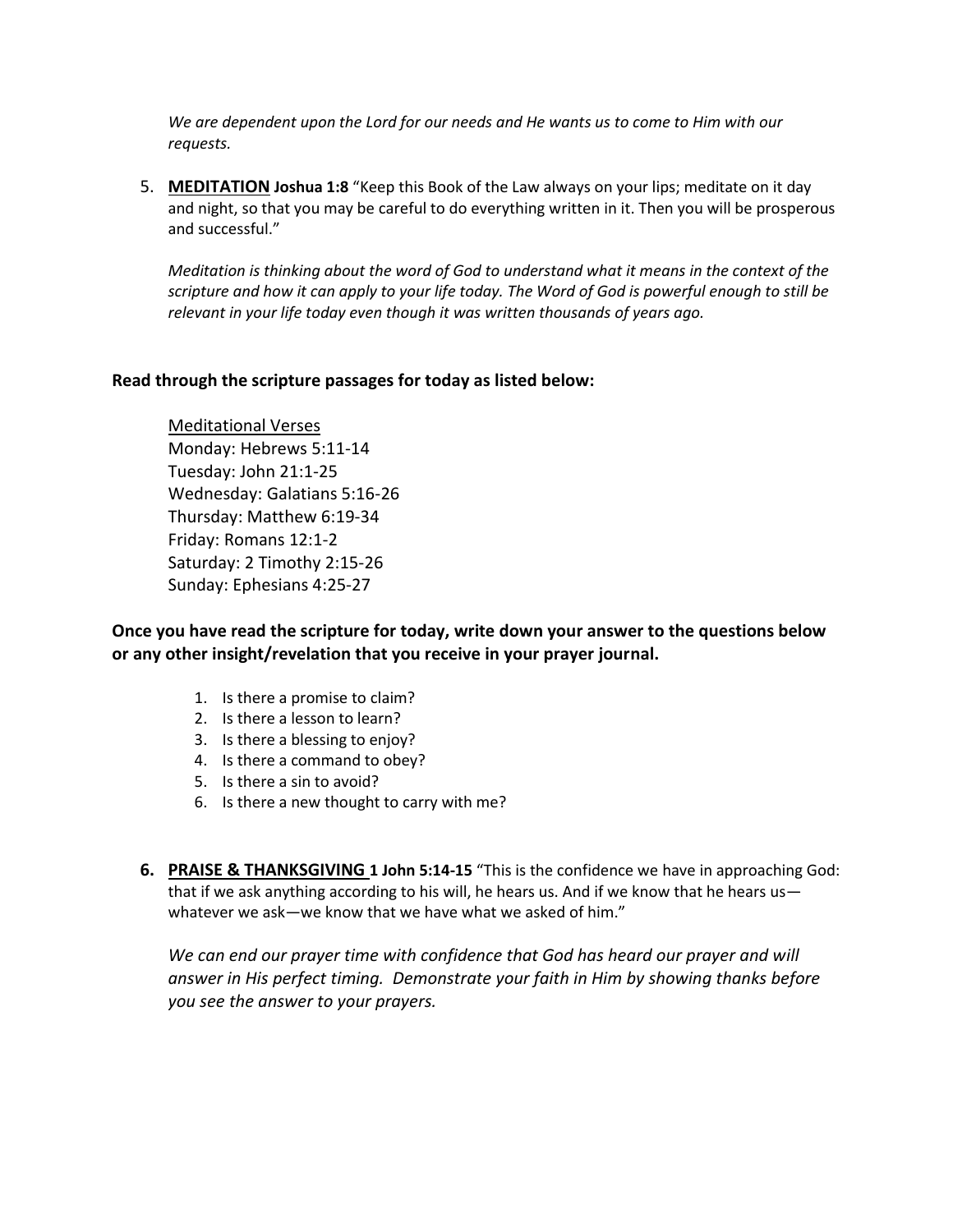# **Bible Verses & Notes - Heart Check**

This episode will challenge you to check your heard and relationship with God. I was doing my daily devotions and came across some bible verses and begin to judge myself against what the bible said. I wanted to see how well I stacked up compared to what God's words said. If I wasn't doing what the word said, then the Holy Spirit would convict and encourage me to do better. I hope you will be blessed from this episode.

## **Feed my sheep**

*When they had finished eating, Jesus said to Simon Peter, "Simon son of John, do you love me more than these?" "Yes, Lord," he said, "you know that I love you." Jesus said, "Feed my lambs." Again Jesus said, "Simon son of John, do you love me?" He answered, "Yes, Lord, you know that I love you." Jesus said, "Take care of my sheep." The third time he said to him, "Simon son of John, do you love me?" Peter was hurt because Jesus asked him the third time, "Do you love me?" He said, "Lord, you know all things; you know that I love you." Jesus said, "Feed my sheep. - John 21:15-17 NIV*

If you are born again and following Jesus whole heartedly, you would have a desire to see others come to know Jesus as well. If you've been born again for longer than a year you have an opportunity to help someone else come to know Christ. What Jesus was saying to Peter was since you're not thinking so highly of yourself anymore, you can lead and care for my people. Are you willing to lead and care for the people of God?

### **Seek first the kingdom**

*But seek first his kingdom and his righteousness, and all these things will be given to you as well. - Matthew 6:33 NIV*

How do you know if you're speaking Gods Kingdom first? A Christians whose heart is totally committed to God are his word is always appealing to Gods view and His righteousness standard about every matter. If you look at ever decision that you make and think about what the Word of God has to say about it then this is a good start.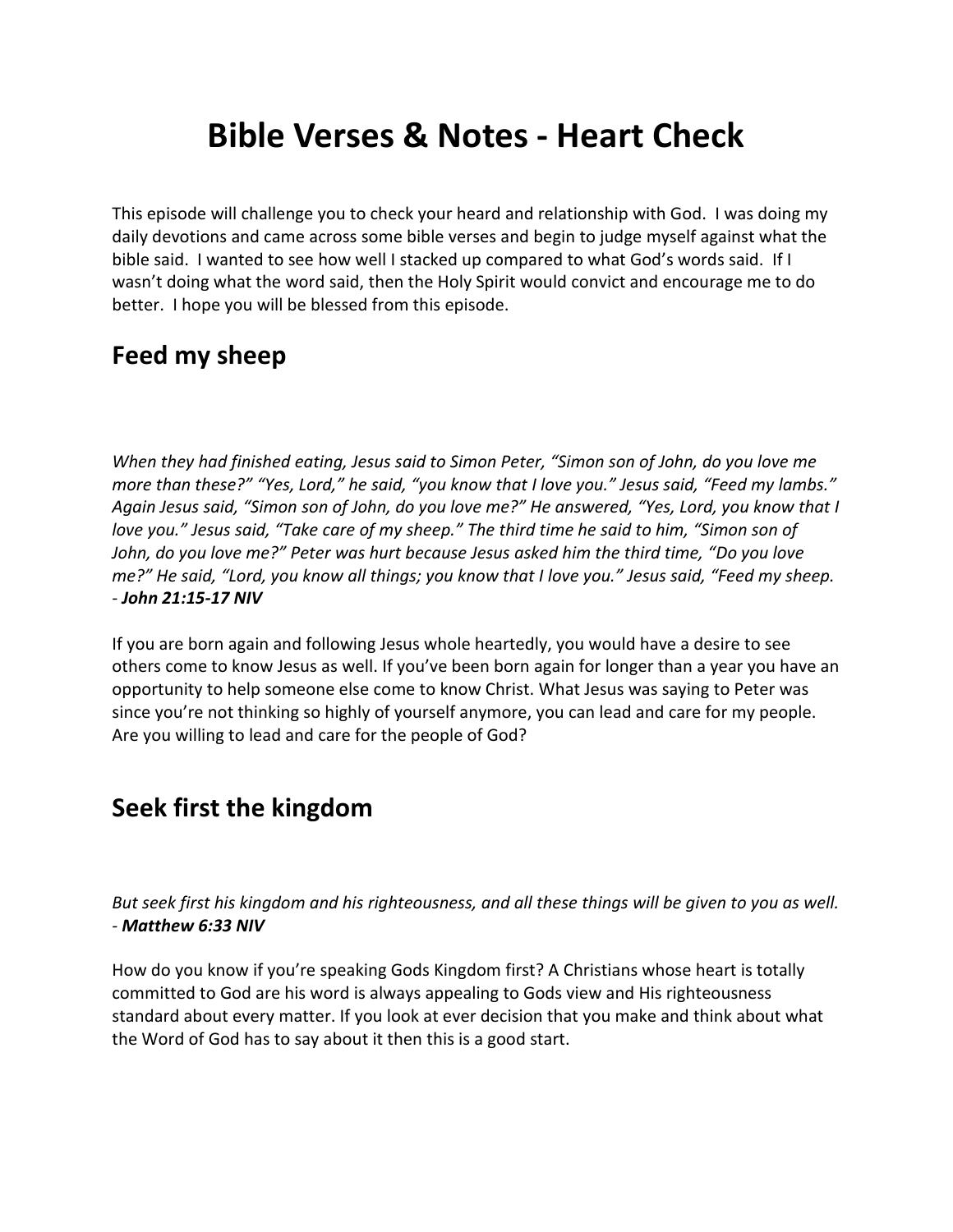### **You should be mature enough to lead/teach others**

*In fact, though by this time you ought to be teachers, you need someone to teach you the elementary truths of God's word all over again. You need milk, not solid food! Anyone who lives on milk, being still an infant, is not acquainted with the teaching about righteousness. But solid food is for the mature, who by constant use have trained themselves to distinguish good from evil. - Hebrews 5:12-14 NIV*

There is a problem if an adult is eating baby food. Knowing the basic fundamentals of the bible are important but at some point there comes a time when you need to build on this understanding in order to grow. Any Christian who fails to move from the basic fundamentals to spiritual understanding and application of Gods word has some developmental challenges and your spiritual growth will become stagnant. In my opinion if you have been a Christian for more than 5 years and have been discipled by a mature Christian for that time, then you should be in a position to teach and lead others. At the very least in your own household.

#### **You will look less like the world and more like the Word**

*Do not conform to the pattern of this world, but be transformed by the renewing of your mind. Then you will be able to test and approve what God's will is—his good, pleasing and perfect will. - Romans 12:2 NIV*

When you are saved and serving God, your behaviour, character changes since your mind has been renewed. This is not a one time event but a daily process. As time goes by and you continue to renew your mind by reading and meditating on Gods word, you will act and think less and less like the world does. You would be less influenced by what the world does and more influenced by the Word of God.

## **Your wife will be a fruitful vine and children will be olive shoots.**

*Blessed are all who fear the Lord, who walk in obedience to him. You will eat the fruit of your labor; blessings and prosperity will be yours. Your wife will be like a fruitful vine within your house; your children will be like olive shoots around your table. - Psalms 128:1-3 NIV*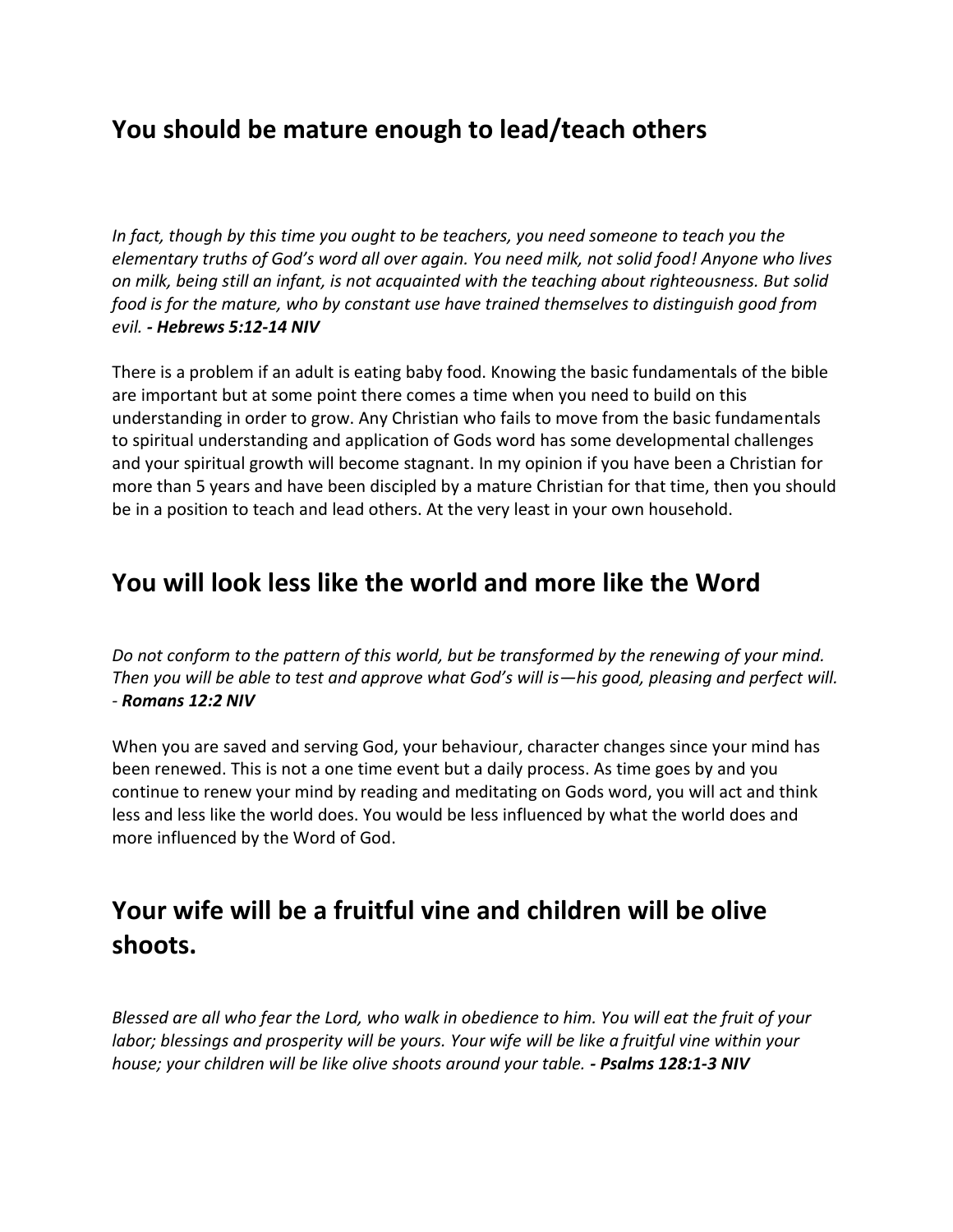This one is more for the husbands and fathers. When you take your rightful position in the house, fear the Lord and walk in obedience to his ways, you will see your wife prosper and become fruitful like a vine. Your children will also be fruitful and grow healthy and well.

#### **You cannot serve two masters**

*No one can serve two masters. Either you will hate the one and love the other, or you will be devoted to the one and despise the other. You cannot serve both God and money. - Matthew 6:24 NIV*

Money is one of the things that can really distract us from walking with God. The danger with money is when money has you instead of you having it. Having or working to acquire money should never be more important to you than spiritual things.

### **You understand the word of God**

*Do your best to present yourself to God as one approved, a worker who has no need to be ashamed, rightly handling the word of truth. - 2 Timothy 2:15*

Federal agents can identify counterfeit currency through their intimate knowledge of what real currency feels like. It's the same for believers who study the scriptures in order o get intimate knowledge of the Word of God. When you do this you are able to easily identify falsehoods and when people try to twist the scriptures. Your heart should be focused on growing so that you have intimate knowledge of the Word of God like this.

### **Control your anger**

*Therefore each of you must put off falsehood and speak truthfully to your neighbor, for we are all members of one body. "In your anger do not sin": Do not let the sun go down while you are still angry, and do not give the devil a foothold.* - *Ephesians 4:25-27 NIV*